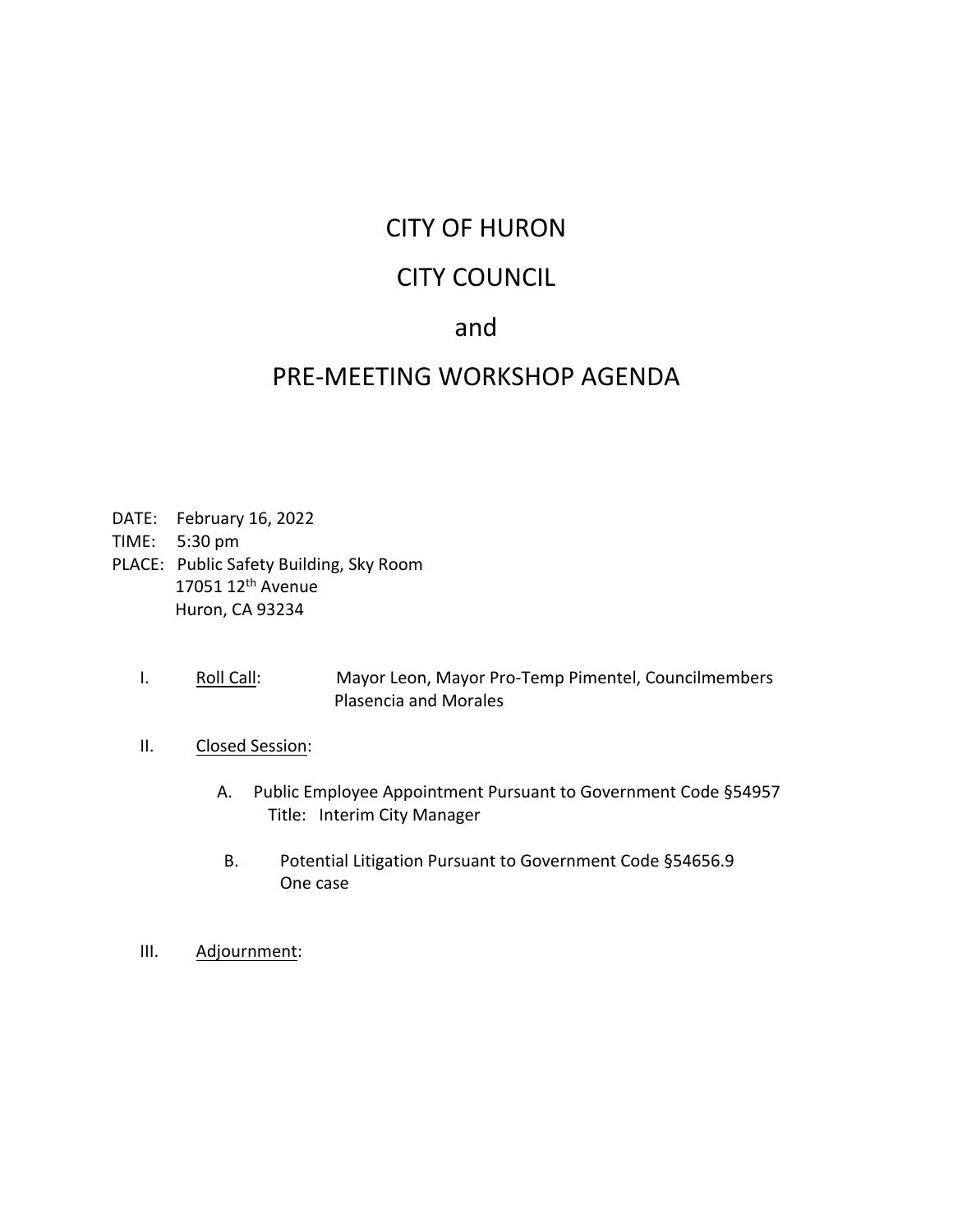# CITY OF HURON CITY COUNCIL and SUCCESSOR AGENCY and PUBLIC FINANCE AUTHORITY

## Regular Meeting Agenda

**American Disability Act requirements are available for disabled individuals.** 

**Anyone requiring a translator at the meeting must call at least two (2) days in advance so staff may make arrangements. Si usted require un interprete en la junta necesita llamar dos (2) dias con anterioridad.**

| <b>DATE:</b> | Wednesday, February 16, 2022 |
|--------------|------------------------------|
| TIME:        | 6:00 p.m.                    |
| DI ACE.      |                              |

**PLACE:** 

 The meeting will be conducted primarily by teleconference. Members of the City Council may be personally present in council chambers, along with a limited number of staff persons. Other Members of the City Council attending the meeting may appear telephonically, or by teleconference only and the City cannot permit or provide public access to the meeting other than teleconference at the public access information above.

#### **I. CALL TO ORDER/WELCOME:**

- A. Roll Call: Mayor Leon, Mayor Pro-Tem Pimentel, Councilmember Plasencia, Councilmember Morales
- B. Flag Salute: Mayor Leon

#### II. **REPORT FROM EXECUTIVE SESSION:**

#### **III. CONFIRMATION OF AGENDA:**

(Materials related to an item on this Agenda submitted to the City Council after distribution of the agenda packet are available for public inspection in the City Clerk's Office at 36311 Lassen Avenue during normal business hours.)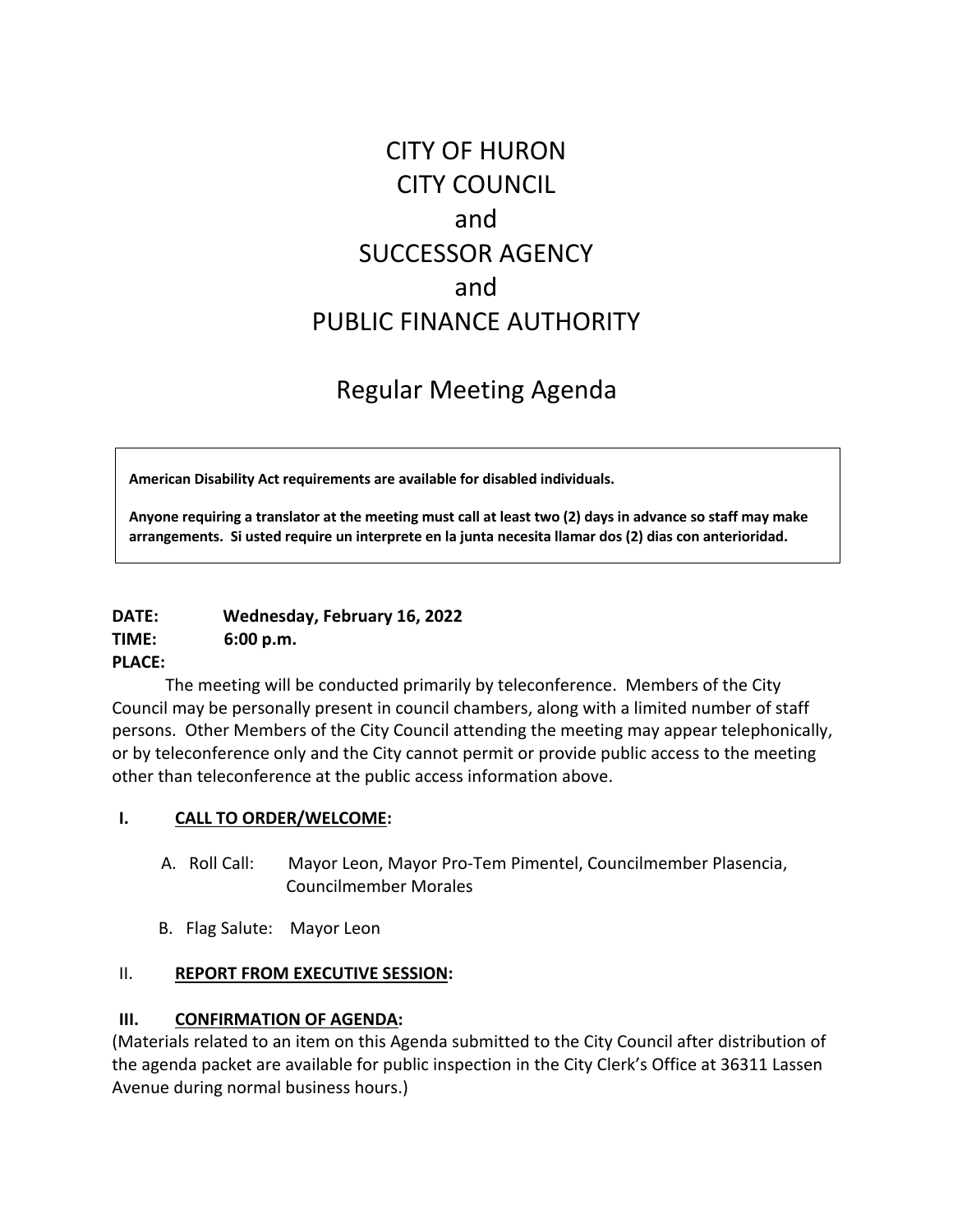#### IV. **PRESENTATIONS**: None

#### V. **CONSENT CALENDAR:**

THESE MATTERS ARE ROUTINE IN NATURE AND WILL BE ENACTED WITH ONE VOTE. (There will be no separate discussion for these items unless requested, in which case, the item will be removed from the Consent Calendar for separate action. Prior to action on the Consent Calendar, the public will be given the opportunity to comment on any consent calendar item.)

- A. Approval of Minutes of Regular Council Meeting of 1-19-2022
- B. Ratification of the Warrant Register in the Amount of \$2,529,529.05 for Period of 10-2-2021 to 1-14-2022 (Continued from January 19, 2022)

#### **VI. ADMINISTRATION:**

 A. \*Subject: Consideration and Necessary Action on Resolution of the City Council of the City of Huron Adopting the City of Huron Local Road Safety Plan - **Neal Costanzo, City Attorney/Paul Serrano, Associate City Engineer**

Attachments: Staff Report/Resolution No. 2022-2171 Financial Impact: Undetermined Recommendation: Adopt Resolution

B. \*Subject: Consideration and Necessary Action on Resolution Approving Contract for Advocacy Services (Lobbying) Between the City of Huron and Ollin Strategies - **Neal Costanzo, City Attorney/Oracio Gonzalez, Ollin Strategies**

 Attachments: Resolution No. 2022-2172/Staff Report/Agreement Financial Impact: \$3,000 monthly Recommendation: Council to Consider Contract and Approve if Desired

C. \*Subject: Consideration and Necessary Action on Request for Support of Proposal for Budget Allocation Request to Senator Caballero to Fund Construction and Equip a High School in Huron; Report on Invitation by Senator to Make Budget Allocation Requests and Proposal for Joint Request by City of Huron and Fresno County Housing Authority to Fund Public Improvements, Including City Hall and Infrastructure at 12th and Fresno Streets - **Neal Costanzo, City Attorney**